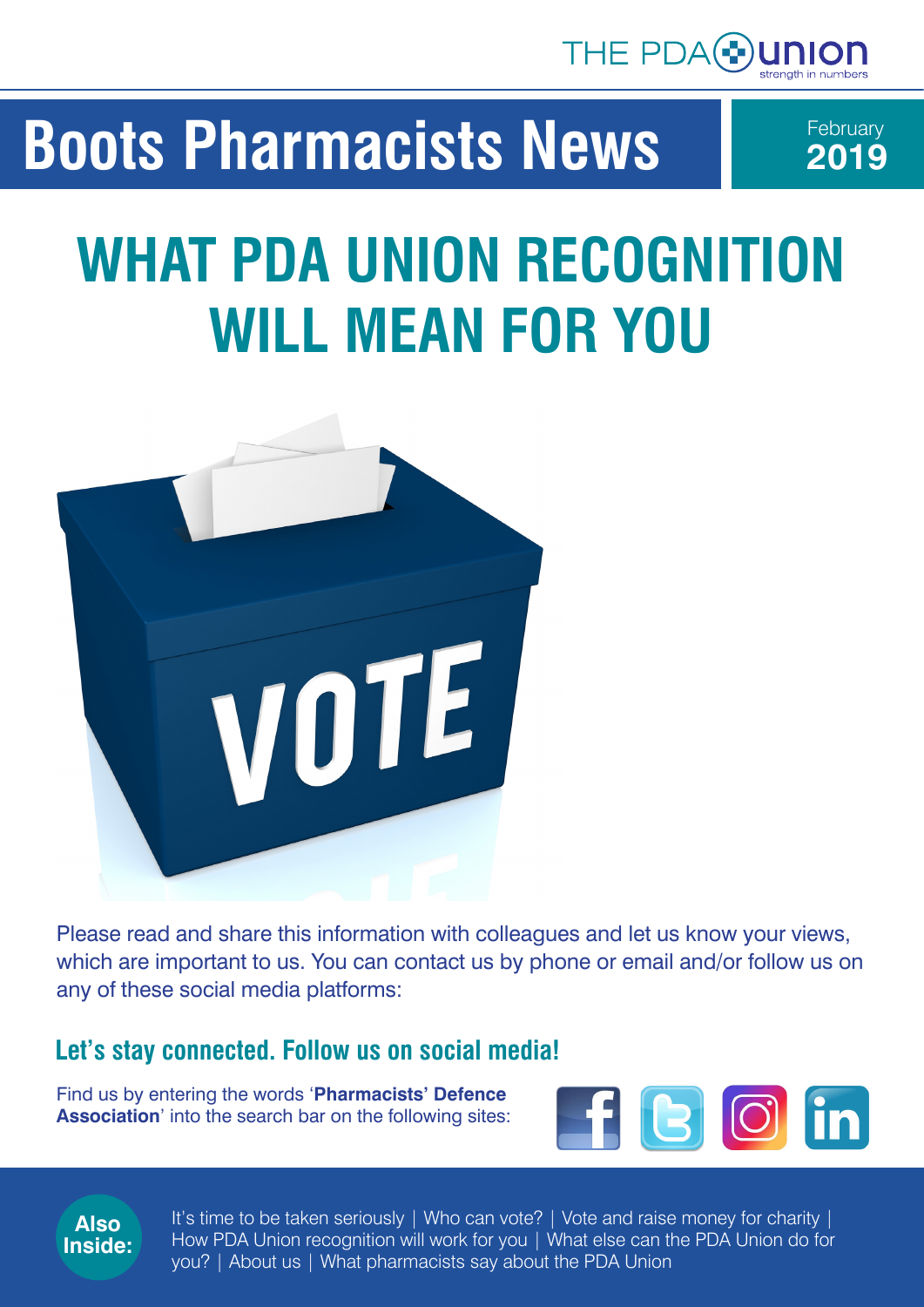## **It's time to be taken seriously**

PDA Union recognition is an historic opportunity for Boots pharmacists and pre-registration pharmacists to improve their working lives and secure a better future. The opportunity to vote for recognition has been eight years in the making. We want you to understand the advantages of having the PDA Union by your side, looking after your interests, so you can cast your vote with confidence that it's the right thing to do.

Until now, important decisions affecting your working lives have been unilaterally imposed on you by the company. If the PDA Union is formally recognised by Boots, this will change, because discussions about improved terms and conditions will be covered by a legal negotiation framework.

 The company will have to listen to pharmacists because working together as a trade union, you will have the right to a real say on your pay and conditions through this framework, as well as enhancing health and safety at work.

 We believe this would be a significant step towards improving the working lives of pharmacists in Boots and beyond. Please don't underestimate the importance of using your vote; it's your opportunity to express your views.

**Every single vote counts, and can make the difference. If not enough people vote then nothing will change.** Please also tell all your Boots colleagues about this very important vote.

#### **Who can vote?**

The employees eligible to vote are called a "bargaining unit", which comprises:

- All store based and relief pharmacists, including advanced practitioners and care services pharmacists
- Pharmacist store managers, excluding flagship store managers
- All pre-registration pharmacists.

## **Vote and raise money for charity**

We want all Boots pharmacists and preregistration pharmacists to feel part of the democratic process by having their voice heard. To encourage participation, last time we donated £1 for every vote cast in the ballot to derecognise the BPA, making a total charity donation of more than £3,000. We want to thank all Boots pharmacists and pre-registration pharmacists who helped make this donation possible. We pledge to do the same again for this ballot.



Pictured L - R: Sara Johnson, Macmillan Fundraising Manager, Rajani Patel, derecognition applicant, Mark Pitt, PDA Union Assistant General Secretary

 **For every vote cast by members of the bargaining unit, the PDA Union will donate**  **£1 to a charity chosen by Boots pharmacists, regardless of whether the vote was in support of PDA Union recognition or against it. No one will know how you voted as it will be a secret ballot.**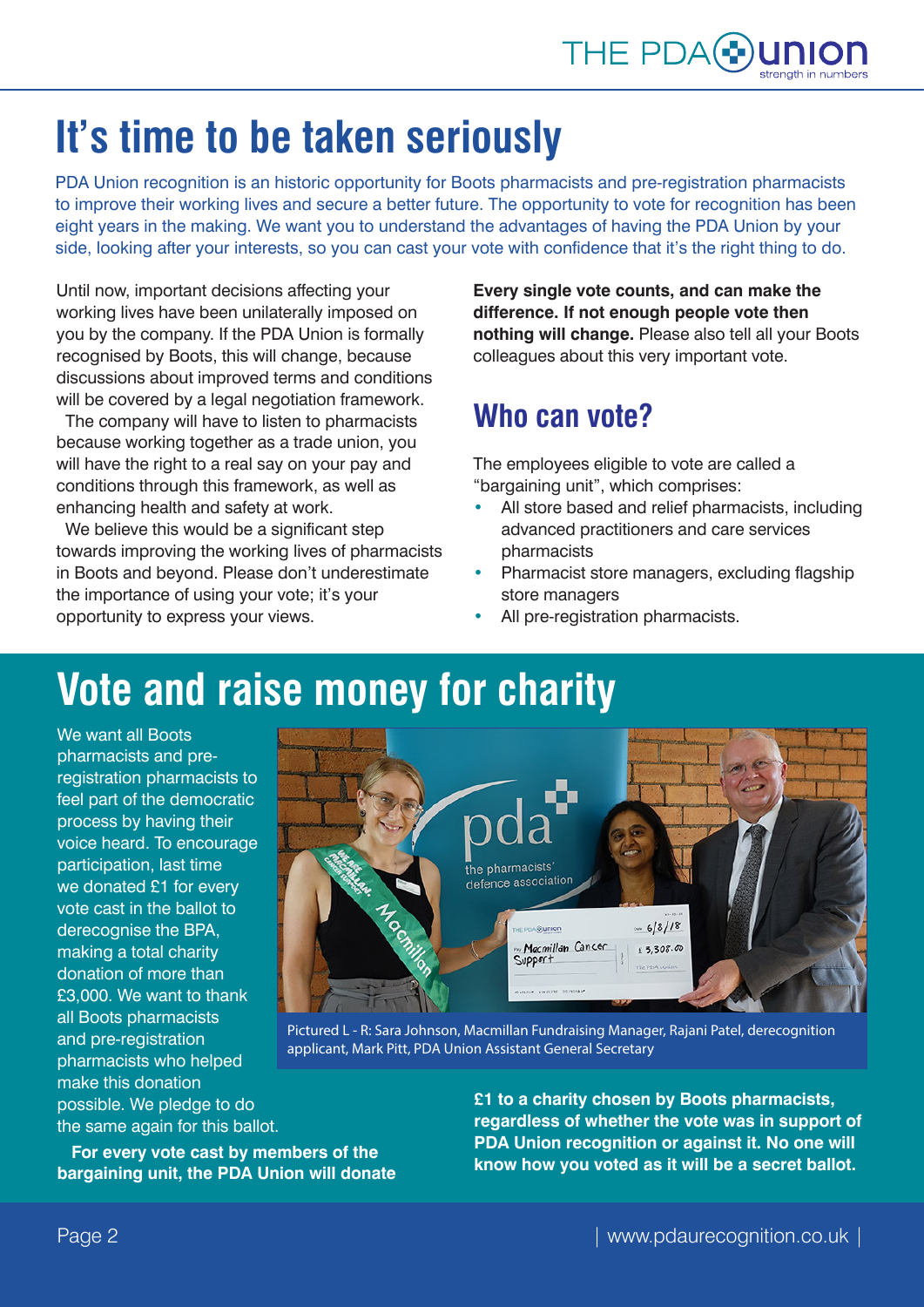

# **How PDA Union recognition will work for you**

If enough Boots pharmacists and pre-registration pharmacists vote to recognise the PDA Union, we will be able to negotiate on matters that **relate to (and include)** pay, hours and holiday.

Our objective is to forge a constructive relationship with senior management to secure a better future for you, your colleagues, your patients and the company. We will establish a Joint Negotiating Committee and other structures comprising of Boots pharmacists and pre-registration pharmacists who will be supported by union representatives.

This committee will negotiate with senior Boots managers on behalf of the circa 7,000 pharmacists and pre-registration pharmacists in the bargaining unit.

 In addition, Boots pharmacists will be eligible to be appointed as legally-recognised health and safety representatives.

 Pharmacists and pre-registration pharmacists have already started to tell us what things need improving at Boots. Here are some of the initial improvements we will negotiate for with the senior management:

| Better pay, improved transparency                                                                                                                                                                                                                                 |                                                                                                                                                                                                                              |
|-------------------------------------------------------------------------------------------------------------------------------------------------------------------------------------------------------------------------------------------------------------------|------------------------------------------------------------------------------------------------------------------------------------------------------------------------------------------------------------------------------|
|                                                                                                                                                                                                                                                                   |                                                                                                                                                                                                                              |
| Boots pharmacists and pre-regs have told us                                                                                                                                                                                                                       | What the PDA Union will do if recognised                                                                                                                                                                                     |
| Boots' "market-based pay" system uses<br>closely-guarded data and a secretive process that<br>is not disclosed to its pharmacists. Boots itself has<br>a significant influence on the market pay rate, as it<br>employs around one third of all community         | Negotiate for higher pay to reflect the value<br>pharmacists and pre-regs add to Boots as a<br>pharmacy-led company and the increasing number<br>of services pharmacists are expected to provide.                            |
| pharmacists and pharmacist managers.<br>Boots pays pharmacists a starting salary which is<br>just 80% of the market average, potentially driving<br>down the overall market average over time.                                                                    | Negotiate for a fair, transparent process for<br>awarding pay rises, which doesn't preclude pay<br>rises for people with long service or who have<br>previously served in more senior roles.                                 |
| Hundreds of loyal and long-serving Boots<br>pharmacists have missed out on annual pay rises<br>under the "market-based pay" system. Others have<br>had very limited pay rises and newly qualified<br>salaries have seen very little change for over ten<br>years. | If required, gather our own data to support the pay<br>demands of Boots pharmacists and<br>pre-registration pharmacists. Share relevant salary<br>data, to increase confidence that individuals are<br>being treated fairly. |

#### Protection and enhancement of benefits

| Boots pharmacists and pre-regs have told us                                                                                                                                                                                                    | What the PDA Union will do if recognised                                                                                                     |
|------------------------------------------------------------------------------------------------------------------------------------------------------------------------------------------------------------------------------------------------|----------------------------------------------------------------------------------------------------------------------------------------------|
| Valuable benefits such as final salary pension, pre-<br>mium payments for bank holiday, Sunday and late<br>night working, half day Christmas shopping, two<br>annual CPD days and others, have been depleted<br>or lost in the past few years. | Protect your existing benefits and work to enhance<br>them in line with what can be expected from a<br>company of Boots' size and resources. |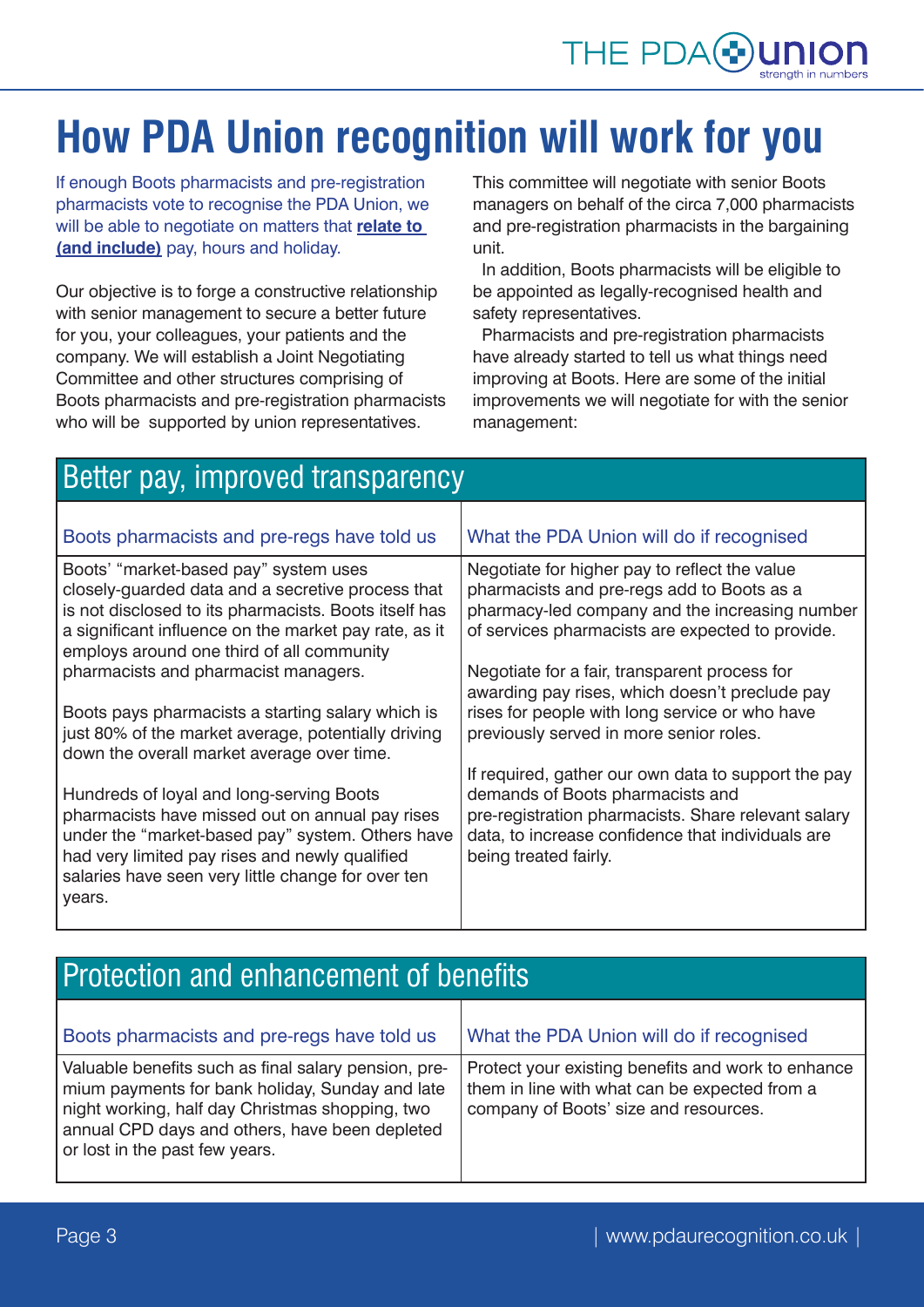### Fairer, more reasonable performance appraisal

| Boots pharmacists and pre-regs have told us                                                                                                                                                                | What the PDA Union will do if recognised                                                                                                                   |
|------------------------------------------------------------------------------------------------------------------------------------------------------------------------------------------------------------|------------------------------------------------------------------------------------------------------------------------------------------------------------|
| Performance ratings can be unfair, which affects<br>subsequent pay rises and bonuses.                                                                                                                      | Negotiate for a fairer, more transparent process,<br>reasonable objectives agreed at the start of the<br>year and no moving goalposts. We believe that the |
| Individual targets are not always explained or<br>agreed, and may be unreasonable.                                                                                                                         | gender pay gap can be reduced though negotiat-<br>ing better pay & reward processes.                                                                       |
| Ratings are decided behind closed doors using a<br>forced distribution process which demands that up<br>to 1000 pharmacists are classed as<br>underperforming no matter how well they actually<br>perform. | The process should be easy to understand and<br>use for both managers and front-line pharmacists.                                                          |

Ť

| Better bonus, improved transparency                                                                                                                                                    |                                                                                                                                 |  |
|----------------------------------------------------------------------------------------------------------------------------------------------------------------------------------------|---------------------------------------------------------------------------------------------------------------------------------|--|
|                                                                                                                                                                                        |                                                                                                                                 |  |
| Boots pharmacists and pre-regs have told us                                                                                                                                            | What the PDA Union will do if recognised                                                                                        |  |
| Bonus is calculated based on company profit, but<br>senior management doesn't explain what the profit<br>target is or how it's calculated.                                             | Ensure a fair, transparent bonus process, so that<br>you know how it's calculated and what you are on<br>track to receive.      |  |
| Individuals have missed out on bonus when the<br>company has done really well, and yet been given<br>a part bonus at other times, even though the com-<br>pany didn't hit its targets. | Negotiate for a higher bonus that reflects the value<br>pharmacists and pre-regs bring to Boots as a phar-<br>macy-led company. |  |
| Walgreens Boots Alliance made around £4 billion<br>profit last year, in no small part due to the hard<br>work pharmacists and pre-regs do at Boots.                                    |                                                                                                                                 |  |

| Pre-registration pharmacist training                                                                                                                                                 |                                                                                                                                                                                                                                                         |
|--------------------------------------------------------------------------------------------------------------------------------------------------------------------------------------|---------------------------------------------------------------------------------------------------------------------------------------------------------------------------------------------------------------------------------------------------------|
| Boots pharmacists and pre-regs have told us                                                                                                                                          | What the PDA Union will do if recognised                                                                                                                                                                                                                |
| Pre-regs sometimes feel as if they're used as an<br>"extra pair of hands" rather than being treated as<br>a professional in development who's there to learn<br>from the experience. | The PDA Union believes actual hospital and<br>other cross-sector experience is an essential part<br>of professional development and we will endeavour<br>to influence the company to change its position as<br>the largest community training placement |
| The company will not support cross-sector<br>experience in hospitals for pre-regs and will not<br>indemnify them for it.                                                             | provider. Membership of the PDA is free for<br>pre-registration pharmacists and pre-reg members<br>are indemnified for their work in cross sector<br>hospital placements.                                                                               |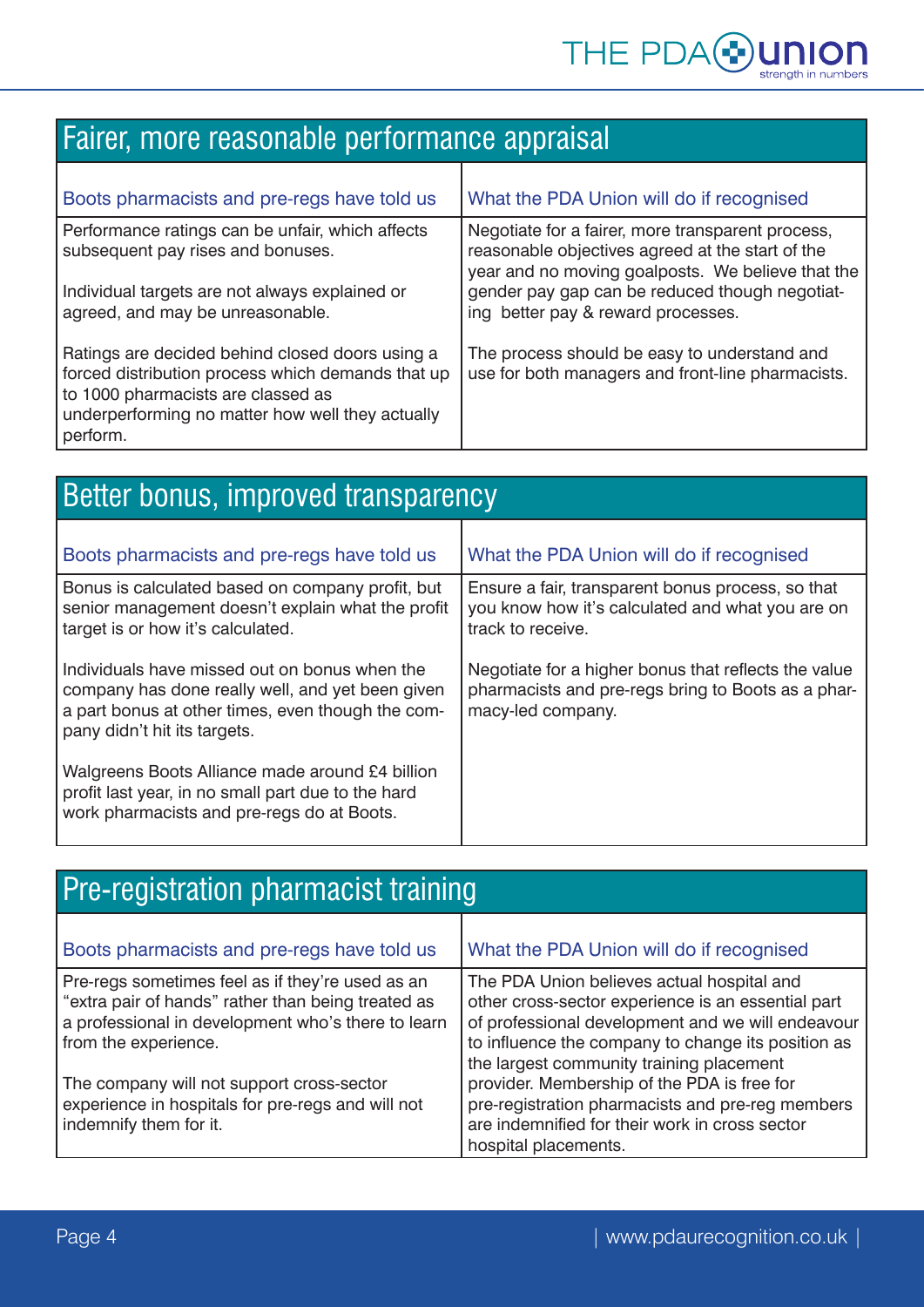

| <b>Paid training time</b>                                                                                                           |                                                                                                                      |
|-------------------------------------------------------------------------------------------------------------------------------------|----------------------------------------------------------------------------------------------------------------------|
| Boots pharmacists and pre-regs have told us                                                                                         | What the PDA Union will do if recognised                                                                             |
| Pharmacists are sometimes required to complete<br>training in their own time for services they deliver at<br>the company's request. | Negotiate paid training time, including wherever<br>the training is designed to deliver services for the<br>company. |

| <b>Protected lunch and rest breaks</b>                                                                                                                                                    |                                                                                                                                                                                    |
|-------------------------------------------------------------------------------------------------------------------------------------------------------------------------------------------|------------------------------------------------------------------------------------------------------------------------------------------------------------------------------------|
| Boots pharmacists and pre-regs have told us                                                                                                                                               | What the PDA Union will do if recognised                                                                                                                                           |
| Pharmacists often work through their lunch and<br>rest breaks, or remain signed in as the Responsible<br>Pharmacists to allow the company to trade. Breaks<br>are frequently interrupted. | Ensure the company honours and promotes the<br>legal right to an uninterrupted break.<br>Ensure pharmacists and pre-regs get paid and<br>receive benefits for the hours they work. |

### Pay whenever signed in as Responsible Pharmacist (RP)

| Boots pharmacists and pre-regs have told us                                                                                                                                                                                                                                                  | What the PDA Union will do if recognised                                                                                       |
|----------------------------------------------------------------------------------------------------------------------------------------------------------------------------------------------------------------------------------------------------------------------------------------------|--------------------------------------------------------------------------------------------------------------------------------|
| Pharmacists may be asked to sign in as RP before<br>or after work - using an 'Advance Declaration' -<br>taking criminal, civil and regulatory responsibility<br>remotely for the operation of the pharmacy. This<br>allows the company to trade, but pharmacists don't<br>get paid for this. | Enter into negotiations to secure proper<br>remuneration for pharmacists who wish to use the<br>"Advance Declaration" process. |

| Better holiday entitlement and booking process                                                                              |                                                                                                                                                                                        |
|-----------------------------------------------------------------------------------------------------------------------------|----------------------------------------------------------------------------------------------------------------------------------------------------------------------------------------|
| Boots pharmacists and pre-regs have told us                                                                                 | What the PDA Union will do if recognised                                                                                                                                               |
| Pharmacists have to book their holidays up to 18<br>months in advance.<br>Pharmacists have to wait until they've accrued 20 | Negotiate for improved holiday entitlement, and a<br>sensible holiday booking system which balances<br>legitimate work obligations against the right to a<br>personal and family life. |
| years' service to get 30 days holiday. Those with<br>less than 5 years' service get 25 days.                                | In the NHS, for example, staff get 27 days on ap-<br>pointment, 29 days after 5 years and 33 days after<br>10 years' service (plus 8 bank holidays in each<br>case).                   |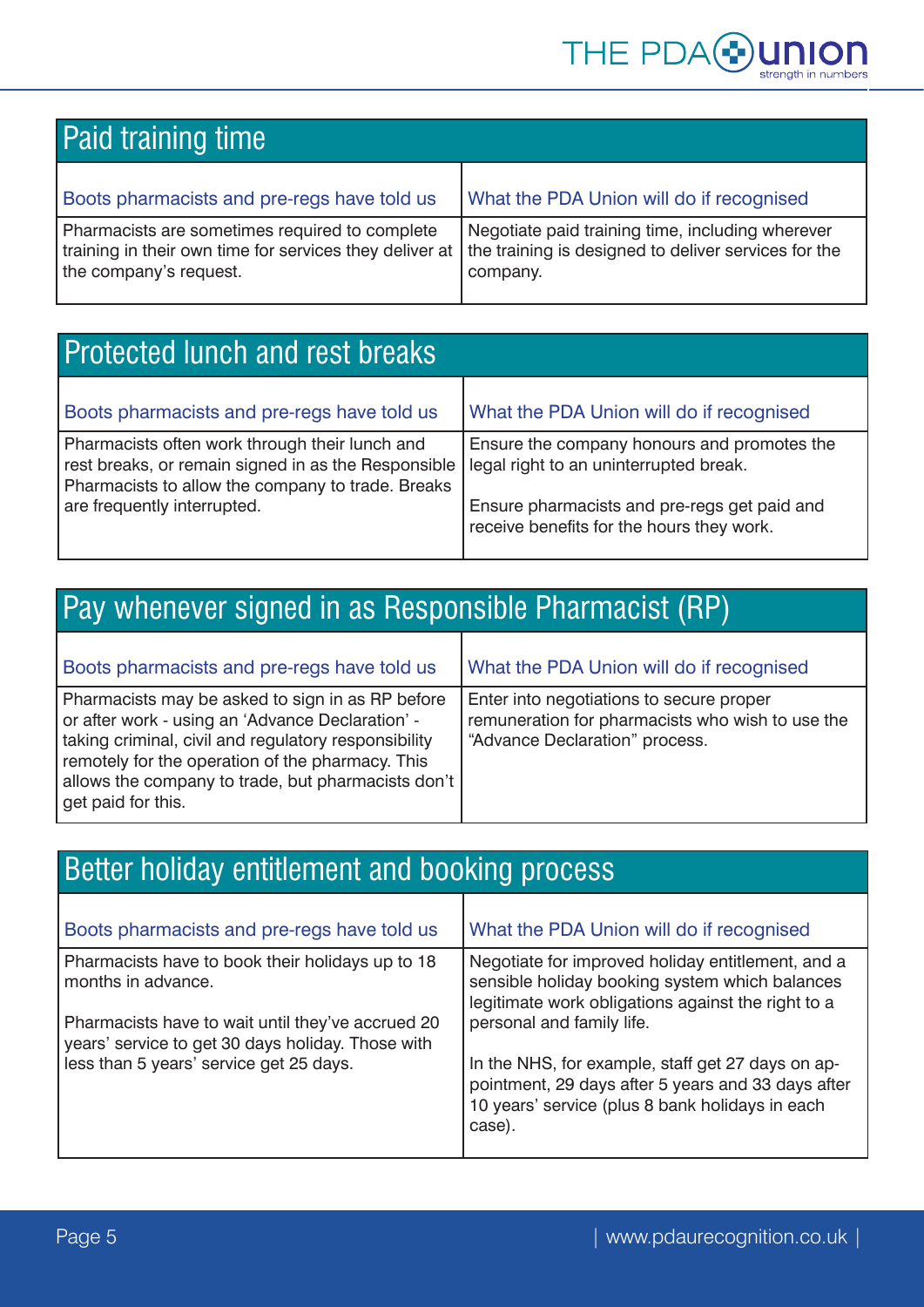

| Improved work-life balance                                                                                                                          |                                                                                                                                       |
|-----------------------------------------------------------------------------------------------------------------------------------------------------|---------------------------------------------------------------------------------------------------------------------------------------|
| Boots pharmacists and pre-regs have told us                                                                                                         | What the PDA Union will do if recognised                                                                                              |
| The company can be inflexible in its rota demands,<br>for example in relation to weekend working. Week-<br>end working expectations have increased. | Negotiate a better work-life balance through fairer,<br>more reasonable policies that take in to account<br>individual circumstances. |

| <b>Equality</b>                                                                          |                                                                                                               |
|------------------------------------------------------------------------------------------|---------------------------------------------------------------------------------------------------------------|
| Boots pharmacists and pre-regs have told us                                              | What the PDA Union will do if recognised                                                                      |
| There's a 21% (mean average) / 5% (median<br>average) gender pay gap across the company. | Negotiate equal pay for an equal role, regardless of<br>gender, ethnicity or other protected characteristics. |
| The company hasn't published figures on any<br>ethnicity pay gap.                        |                                                                                                               |

| <b>Improved health and safety</b>                                       |                                                                                                                                                                                                                                                                                                                                                                                                                                                                                                                                                                     |  |
|-------------------------------------------------------------------------|---------------------------------------------------------------------------------------------------------------------------------------------------------------------------------------------------------------------------------------------------------------------------------------------------------------------------------------------------------------------------------------------------------------------------------------------------------------------------------------------------------------------------------------------------------------------|--|
| Boots pharmacists and pre-regs<br>have told us                          | What the PDA Union will do if recognised                                                                                                                                                                                                                                                                                                                                                                                                                                                                                                                            |  |
| Health and safety at work, and patient<br>safety, is important to them. | Appoint and train Boots pharmacists as legally-recognised<br>health and safety representatives to improve safety, working<br>with the company.                                                                                                                                                                                                                                                                                                                                                                                                                      |  |
|                                                                         | Amongst other things, representatives will be able to:<br>investigate accidents, near misses, and other potential<br>hazards and dangerous occurrences in the workplace;<br>investigate complaints made by an employee they<br>$\bullet$<br>represent about their health, safety or welfare in the<br>workplace.                                                                                                                                                                                                                                                    |  |
|                                                                         | We know the impact a dispensing error can have on a phar-<br>macist's mental wellbeing. We will be seeking to work with the<br>company on initiatives to improve how pharmacists are sup-<br>ported following errors                                                                                                                                                                                                                                                                                                                                                |  |
|                                                                         | Encourage Boots to adopt our Safer Pharmacies Charter, which<br>includes commitments on ensuring safe staffing levels, ade-<br>quate rest breaks, not imposing self-checking in any pharmacy,<br>respect for professional judgement, a good whistleblowing<br>culture, access to a pharmacist and the physical safety of staff.<br>The company must provide the appropriate working conditions<br>and resources to support them to maintain and improve in<br>these areas. Request appropriate measures as detailed in the<br>PDA policy on Violence in Pharmacies. |  |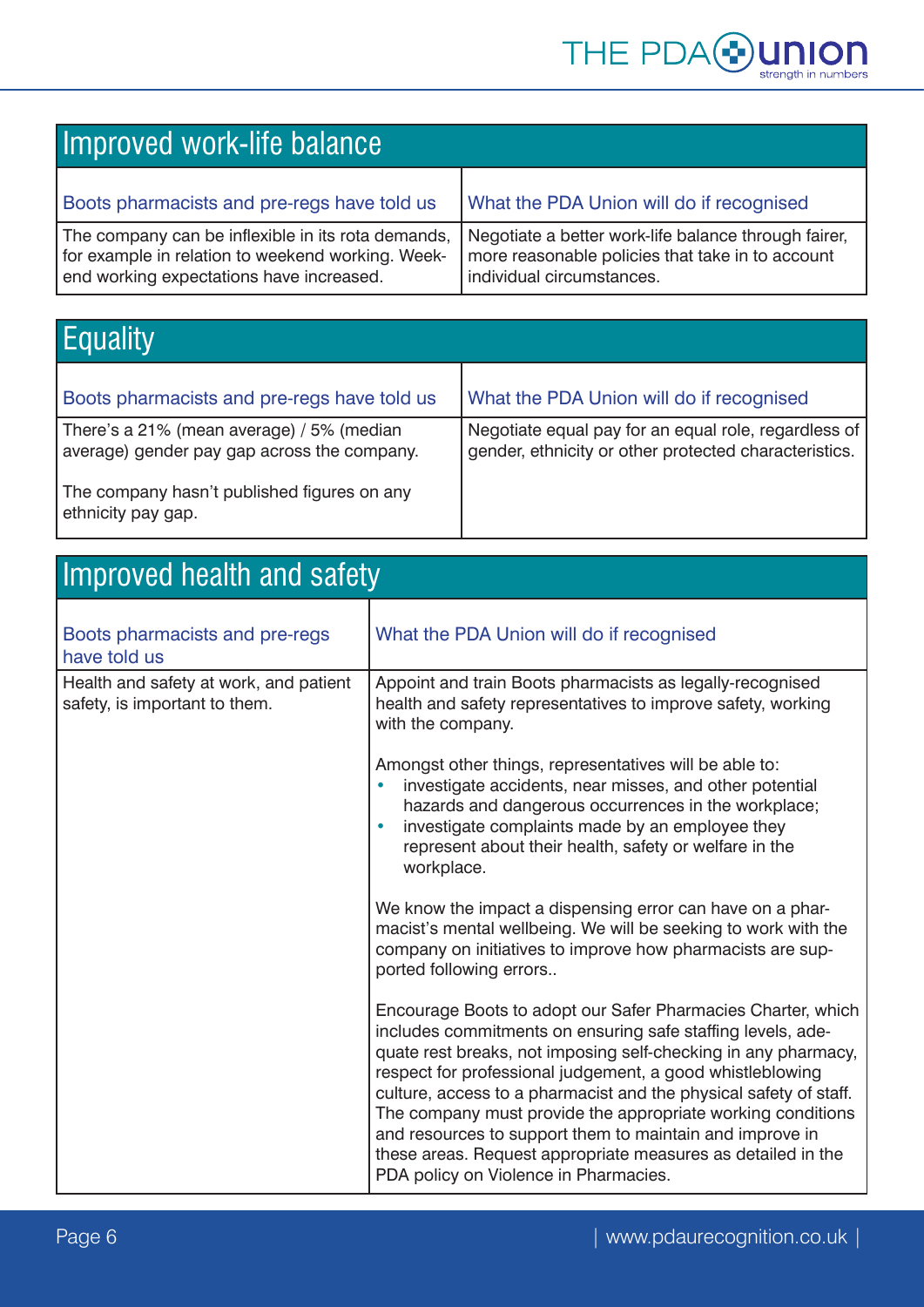# **What else can the PDA Union do for you?**

As an independent trade union, PDA Union members have access to specialist trained union representatives in the event they face disciplinary or grievance proceedings.

We have an excellent track record in defending our members and securing good outcomes. If formally recognised, we could do so much more. We believe that many of the problems pharmacists tell us about could be dealt with more effectively at source through a collective bargaining agreement: we all know prevention is better than cure. In addition to the statutory negotiating topics

(relating to pay, hours, holiday and safety culture)

we will also seek to work constructively with the company on other issues pharmacists and pre-regs tell us are important to them. This includes:

- The provision of support for mental health and wellbeing at work
- Expenses payments, including improvements to the processing and payments system and ensuring fair remuneration;
- Improved career pathways that help pharmacists develop, whatever stage they are at in their careers.



Some of the PDA Union team (L to R): Paul Day, National Officer; John Murphy, General Secretary; Helen Lewis, Regional Official, Wales & West; Mark Pitt, Assistant General Secretary; Mark Koziol, Assistant General Secretary

## **About us**

The PDA Union is the largest organisation of pharmacists in the UK, with 28,000 members. We were established in 2008 by pharmacists. for pharmacists to ensure that the interests and reputations of individual pharmacists, pre-registration pharmacists and pharmacy students are protected and at the fore of the profession. We are one of the thirty largest trade unions in the UK and continue to be run by pharmacists, exclusively for pharmacists.

We are the only independent trade union exclusively for Pharmacists in the UK. The difference with an independent trade union is that we work for you, you can talk to us in complete confidence and we employ our own expert pharmacists and lawyers who can give you the advice and help when you need it. You can read the latest about Boots recognition and all our other activity on our website: **www.the-pda.org/archive/news**